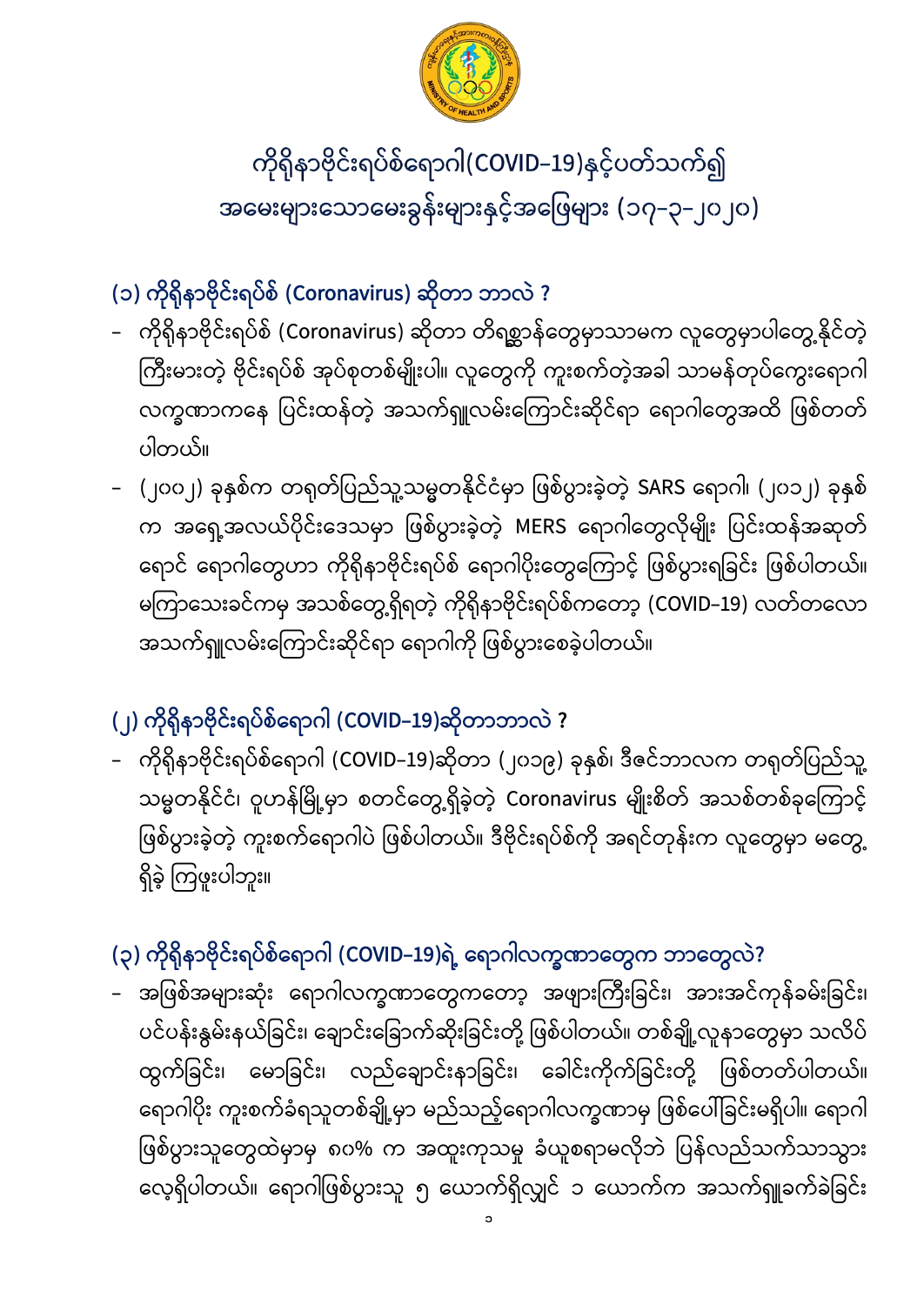စတဲ့ ပြင်းထန်ရောဂါ လက္ခဏာတွေ ခံစားရတတ်ပါတယ်။ အထူးသဖြင့် အသက်ကြီးတဲ့ သူတွေ၊ နာတာရှည်ရောဂါ (သွေးတိုး၊ ဆီးချို၊ နှလုံးရောဂါ)ရှိတဲ့သူတွေမှာ ရောဂါ ပိုမို ပြင်းထန်တတ်ပါတယ်။ ဖျားနာ၊ ချောင်းဆိုး၊ အသက်ရှူခက်ခဲခြင်းစတဲ့ ရောဂါလက္ခဏာ တွေ ခံစားရပြီဆိုလျှင် ဆေးကုသမှု ချက်ချင်းခံယူသင့်ပါတယ်။

## **(၄) ?**

- ရောဂါရှိတဲ့သူနဲ့ အနီးကပ် ထိတွေ့ရာကတစ်ဆင့် ရောဂါကူးစက်ခံရနိုင်ပါတယ်။ (COVID– 19) ရောဂါခံစားနေရတဲ့သူ နှာချေ၊ ချောင်းဆိုးရာမှ ထွက်လာတဲ့ ရောဂါပိုး အစက်အမှုန် တွေ အသက်ရှူလမ်းကြောင်းကို ဝင်ရောက်ရာမှတစ်ဆင့် ရောဂါကူးစက်ခံရနိုင်ပါတယ်။ ရောဂါပိုး အစက်အမှုန်တွေက အနီးပတ်ဝန်းကျင်မှာရှိတဲ့ အရာဝတ္ထုတွေ၊ မျက်နှာပြင်တွေ ပေါ်ကို ကျရောက်တတ်ပါတယ်။ ဒီရောဂါပိုးတင်ကျန်နေတဲ့ မျက်နှာပြင်၊ အရာဝတ္ထုတွေ ကို ကိုင်တွယ်ထားတဲ့ လက်နဲ့ မိမိမျက်လုံး၊ နှာခေါင်း၊ ပါးစပ်တို့ကို ကိုင်တွယ်မိရာက တစ်ဆင့်လည်း ကူးစက်နိုင်ပါတယ်။ ဒါကြောင့်မို့လို့ လူတစ်ဦးနှင့်တစ်ဦး (၁) မီတာ ((၃) ပေ) အကွာမှာနေဖို့က အလွန်အရေးကြီးပါတယ်။
- ကမ္ဘာ့ကျန်းမာရေးအဖွဲ့ကြီး (WHO)အနေဖြင့် (COVID–19)ကူးစက်ပြန့်ပွားပုံနှင့်ပတ်သက် သော သုတေသနလုပ်ငန်းများ ဆောင်ရွက်လျက်ရှိပြီး တွေ့ရှိချက်များကို ဆက်လက် ဖြန့်ဝေသွားမှာ ဖြစ်ပါတယ်။
	- $\cdot \cdot$  **(COVID–19) ရောဂါဖြစ်စေတဲ့ ဗိုင်းရပ်စ်က လေမှတစ်ဆင့် ကူးစက်နိုင်ပါသလား ?** 
		- ယခုလက်ရှိတွေ့ရှိချက်များအရ (COVID–19) ဖြစ်ပွားစေတဲ့ ရောဂါပိုးအစက်အမှုန် တွေကို ထိတွေ့ရာကတစ်ဆင့် အဓိကကူးစက်တာပဲ ဖြစ်ပါတယ်။ (ကမ္ဘာ့ကျန်းမာ ရေးအဖွဲ့ကြီး (WHO)အနေဖြင့် (COVID–19) ကူးစက်ပြန့်ပွားပုံနှင့် ပတ်သက်သော သုတေသနလုပ်ငန်းများ ဆောင်ရွက်လျက်ရှိပြီး တွေ့ရှိချက်များကို ဆက်လက် ဖြန့်ဝေသွားမှာ ဖြစ်ပါတယ်)
	- $\boldsymbol{\dot{\cdot}}$  **ရောဂါပိုးရှိနေပြီး ရောဂါလက္ခဏာမပြတဲ့သူဆီကရော ရောဂါကူးနိုင်ပါသလား?** 
		- ရောဂါလက္ခဏာ လုံးဝမပြတဲ့သူကတစ်ဆင့် ကူးစက်နိုင်ခြေ အလွန်နည်းပါတယ်။ ဒါပေမယ့် ရောဂါအစပျိုးချိန်တွေနဲ့ သာမန်ရောဂါလက္ခဏာတွေ ခံစားနေရတဲ့သူက တစ်ဆင့်တော့ ကူးစက်နိုင်ပါတယ်။ (ကမ္ဘာ့ကျန်းမာရေးအဖွဲ့ကြီး (WHO)အနေဖြင့် (COVID-19) ကူးစက်ပြန့်ပွားပုံနှင့်ပတ်သက်သော သုတေသနလုပ်ငန်းများ ဆောင် ရွက်လျက်ရှိပြီး တွေ့ရှိချက်များကို ဆက်လက်ဖြန့်ဝေသွားမှာ ဖြစ်ပါတယ်)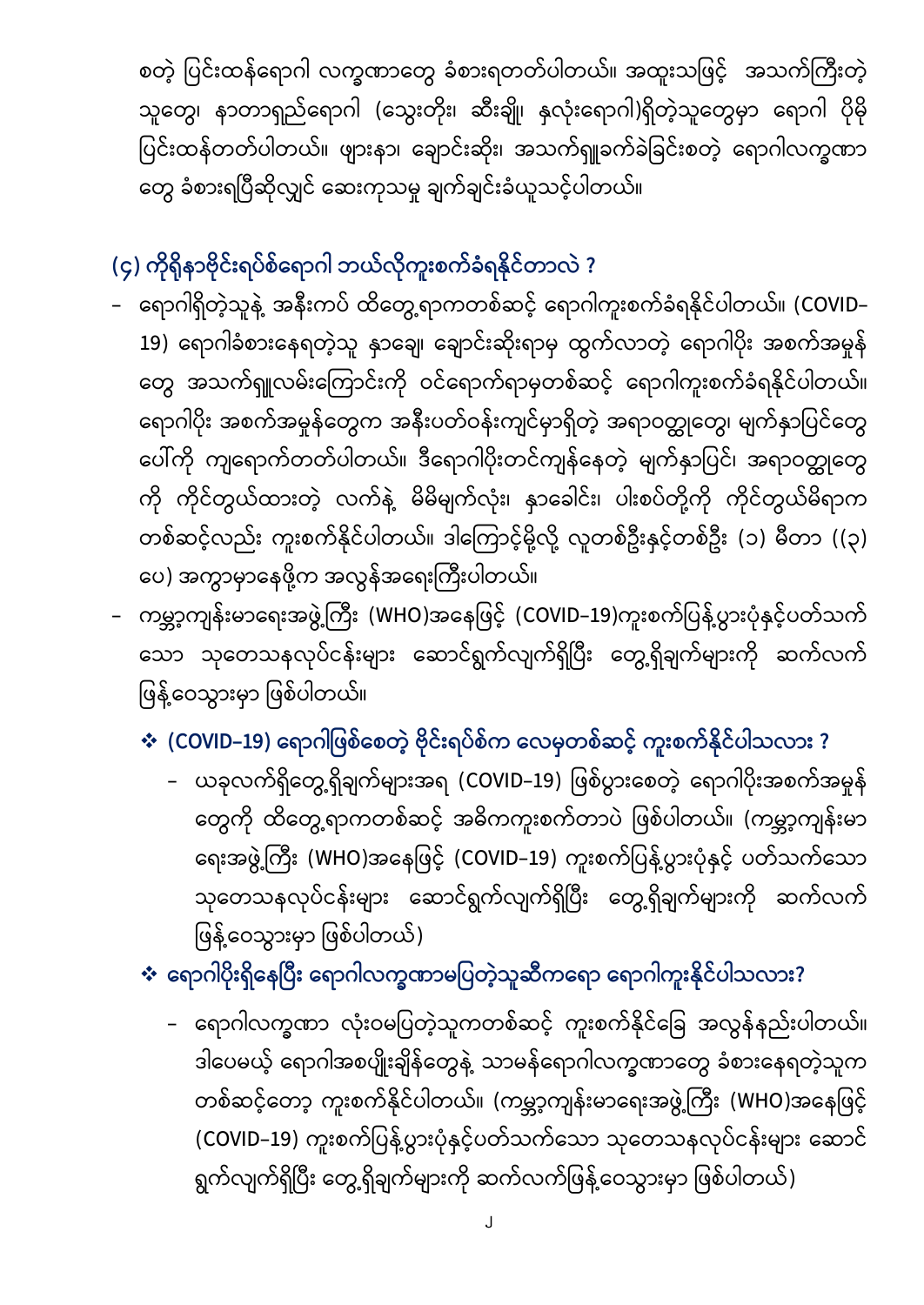### $\cdot$  ရောဂါရှိသူရဲ့ မစင်ကတစ်ဆင့် ကူးစက်နိုင်ပါသလား?

ရောဂါရှိသူရဲ့ မစင်ကတစ်ဆင့် ကူးစက်နိုင်ခြေနည်းပါတယ်။ ကနဦးတွေ့ရှိချက် တွေအရ တစ်ချို့လူနာတွေရဲ့ မစင်ထဲမှာ ရောဂါပိုးရှိနေနိုင်ပေမယ့် အစာအိမ်အူ လမ်းကြောင်းကတစ်ဆင့် အဓိက ကူးစက်ခြင်းမဟုတ်တာကို တွေ့ရပါတယ်။ မည်သို့ပင်ဖြစ်စေ ကူးစက်နိုင်ခြင်းကို ကာကွယ်ဖို့အတွက် အစာမစားမီတိုင်း၊ အိမ်သာမှ ဆင်းပြီးတိုင်း၊ လက်ကိုစနစ်တကျ စင်ကြယ်အောင် ဆေးကြောပါ။ (ကမ္ဘာ့ကျန်းမာရေးအဖွဲ့ကြီး (WHO) အနေဖြင့် (COVID–19) ကူးစက်ပြန့်ပွားပုံနှင့် ပတ်သက်သော သုတေသနလုပ်ငန်းများ ဆောင်ရွက်လျက်ရှိပြီး တွေ့ရှိချက်များကို ဆက်လက်ဖြန့်ဝေသွားမှာ ဖြစ်ပါတယ်)

### (၅) ရောဂါကာကွယ်ဖို့နည်းလမ်းတွေက ဘာတွေလဲ?

– ကျန်းမာရေးနဲ့ အားကစားဝန်ကြီးဌာနက အချိန်နဲ့တစ်ပြေးညီ ထုတ်ပြန်တဲ့ရောဂါ ကာကွယ်နိုင်မယ့် ကျန်းမာရေးအသိပညာပေး သတင်းအချက်အလက်တွေကို သတိပြု ဖတ်ရှုကြဖို့ တိုက်တွန်းလိုပါတယ်။ ယခုအခါ ကမ္ဘာ့နိုင်ငံအများစုမှာ ရောဂါကူးစက် ပျံ့နှံ့ နေပြီ ဖြစ်ပါတယ်။ တရုတ်ပြည်သူ့သမ္မတနိုင်ငံအပါအဝင် တချို့နိုင်ငံတွေမှာ ရောဂါ ထိန်းချုပ်မှုတွေ အောင်မြင်နေပြီဖြစ်ပေမယ့် အခြေအနေတွေက ခန့်မှန်းလို့ မရနိုင်သေး ပါဘူး။ နောက်ဆုံးရ သတင်းတွေကို ပုံမှန်စောင့်ကြည့်ဖို့ အရေးကြီးပါတယ်။

ကိုယ့်ကိုယ်ကို ကာကွယ်ဖို့အတွက်–

- ရေနဲ့ ဆပ်ပြာအသုံးပြုပြီး အနည်းဆုံးစက္ကနဲ့ (၂၀)ကြာအောင် လက်ကို မကြာခဏ စနစ်တကျ ဆေးကြောပါ။ (သို့မဟုတ်) Alcohol (အနည်းဆုံး ၆၀%)ပါတဲ့ လက် သန့်စင် ဆေးရည်ကို အသုံးပြုပါ။ (လက်ကို စနစ်တကျ မကြာခဏ ဆေးခြင်းအားဖြင့် လက်မှာကပ်ငြိနေတဲ့ ရောဂါပိုးတွေကို သေစေနိုင်ပါတယ်)
- နှာချေ၊ ချောင်းဆိုးနေတဲ့သူတွေနဲ့ တွေ့ဆုံတဲ့အခါ အနည်းဆုံး (၁)မီတာ ((၃)ပေ) အကွာမှာနေပါ။ (ရောဂါပိုးရှိသူတွေ နှာချေ၊ ချောင်းဆိုးတဲ့အခါ ထွက်လာတဲ့ သေးငယ် သော အမှုန်အမွှားတွေမှာ ရောဂါပိုးတွေ ပါရှိတတ်လို့ပါ)
- မိမိရဲ့မျက်လုံး၊ နှာခေါင်းနဲ့ ပါးစပ်တို့ကို မကြာခဏ ကိုင်တွယ်ခြင်း မပြုပါနဲ့။ (လက်မှာ ရောဂါပိုးတွေ ကပ်ငြိနေမယ်ဆိုရင် မျက်လုံး၊ နှာခေါင်းနဲ့ ပါးစပ်တို့က နေတစ်ဆင့် ရောဂါပိုးတွေ ဝင်ရောက်နိုင်လို့ပါ)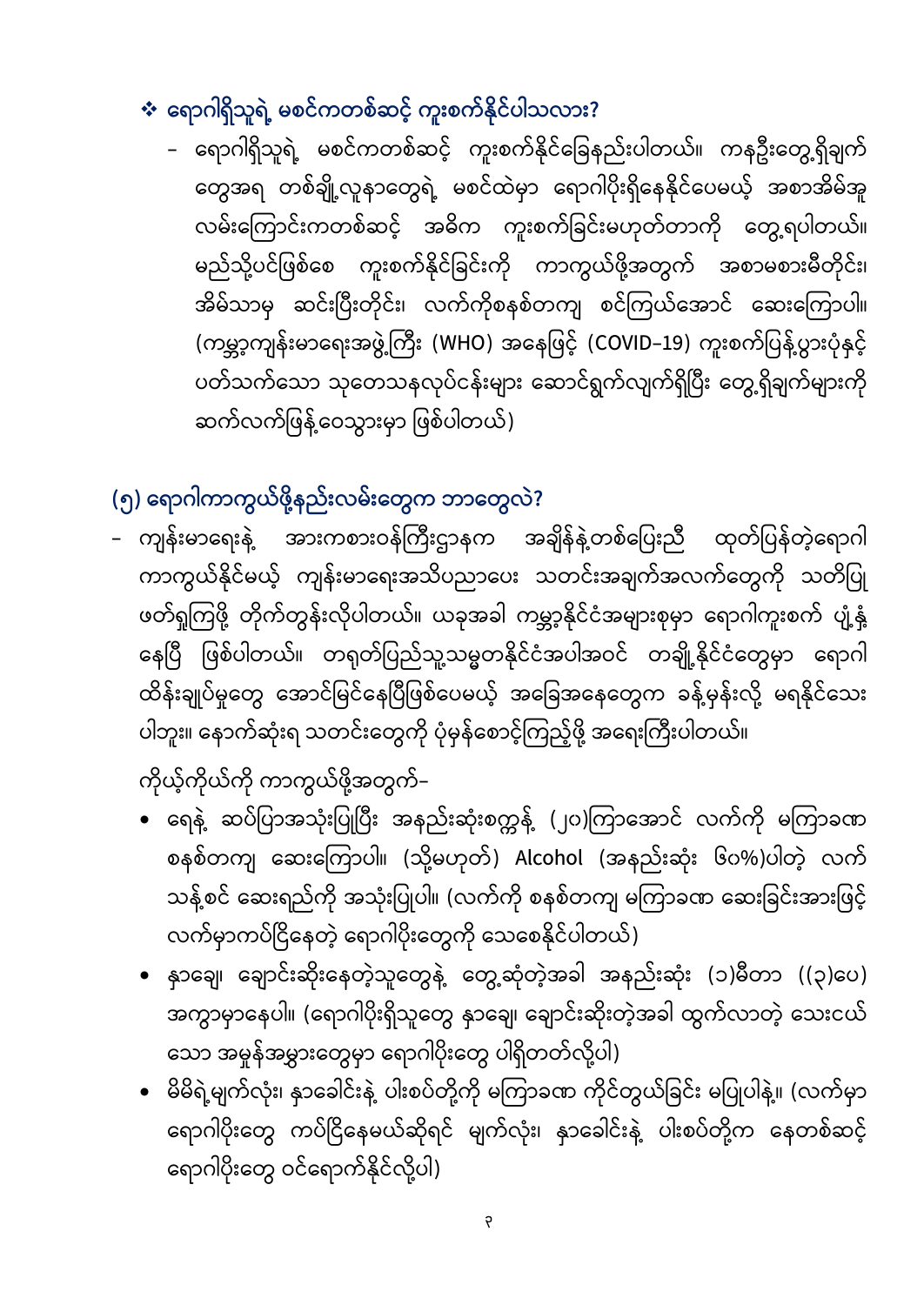9

- **(၆) (COVID-19) ?**
- "သင်" ဘယ်နေရာမှာ နေတာလဲရယ်၊ ခရီးသွားခဲ့တဲ့ ဒေသတွေပေါ်မှာ မူတည်ပြီး ကူးစက် နိုင်ချေ ကွာခြားသွားပါတယ်။ ရောဂါကူးစက်မှုဖြစ်ပွားနေတဲ့ မြို့ကြီးတွေ၊ ဒေသတွေမှာ နေထိုင် တဲ့သူတွေနဲ့၊ အဲ့ဒီဒေသတွေကို ခရီးသွားလာတဲ့သူတွေမှာ ရောဂါကူးစက်နိုင်ချေ
- ။ မိမိမှာ ခေါင်းကိုက်ခြင်း၊ အဖျားငွေ့ငွေ့ရှိခြင်း စသည့် ရောဂါလက္ခဏာတွေ ပေါ်ပေါက်ပါက မိသားစုနဲ့အတူ ရောနှောနေထိုင်ခြင်းမပြုဘဲ သီးသန့်ခွဲခြား နေထိုင်ပါ။ အကယ်၍ အစားအစာဝယ်ရန် / အပြင်ထွက်ရန် မဖြစ်မနေလိုအပ် ပါက ပါးစပ်နှင့် နှာခေါင်းစည်း တပ်ဆင်ထားရပါမယ်။ အကယ်၍ အဖျားကြီး ခြင်း၊ ချောင်းဆိုးခြင်း၊ အသက်ရှူခက်ခြင်းတို့ ဖြစ်ပေါ်လာလျှင် ဆေးကုသမှု ချက်ချင်းခံယူပါ။ ခရီးသွားရာဇဝင်ကို နီးစပ်ရာ ကျန်းမာရေးဌာနသို့ အမြန်ဆုံး သတင်းပို့ပြီး ကုသမှုခံယူပါ။ ခရီးသွားရာဇဝင်နဲ့ အနီးကပ် ထိတွေ့ဆက်ဆံခဲ့တဲ့ သူတွေစာရင်းကို ကျန်းမာရေးစောင့်ရှောက်သူထံ ပြောပြပါ။ (အထက်ပါအချက် များကို လိုက်နာဆောင်ရွက်ခြင်းဖြင့် (COVID–19) ရောဂါအပါအဝင် အခြား ကူးစက်ရောဂါများ အန္တရာယ်ကနေ ကာကွယ်နိုင်မှာ ဖြစ်ပါတယ်။
- သူများ လိုက်နာရမယ့်အချက်တွေက ဘာတွေလဲ? အထက်မှာ ဖော်ပြထားတဲ့ ရောဂါကာကွယ်နိုင်မယ့် နည်းလမ်းတွေကို လိုက်နာ
- (အထူးသဖြင့် အသက်ကြီးသူများနှင့် နာတာရှည်ရောဂါရှိသူများ)  $\boldsymbol{\dot{\cdot}}$  လွန်ခဲ့သော (၁၄)ရက်အတွင်း (COVID–19) ရောဂါဖြစ်ပွားနေတဲ့ဒေသမှ ပြန်လာသော
- (COVID–19) ရောဂါ ဘယ်နေရာတွေမှာ ဖြစ်ပွားနေပြီဆိုတဲ့ နောက်ဆုံးရသတင်းတွေ ကို စောင့်ကြည့်ပါ။ အဲ့ဒီနေရာတွေကို ခရီးသွားခြင်းမှ တတ်နိုင်သမျှ ရှောင်ကြဉ်ပါ။
- နေမကောင်းဖြစ်လျှင် အိမ်မှာပဲ အနားယူပါ။ ဖျားနာ၊ ချောင်းဆိုး၊ အသက်ရှူခက်ခဲခြင်း တွေဖြစ်ခဲ့လျှင် ဆေးကုသမှု ချက်ချင်းခံယူပါ။ သက်ဆိုင်ရာ ကျန်းမာရေးဌာနတွေက လမ်းညွှန်ချက်အတိုင်း လိုက်နာပါ။
- နှာချေ၊ ချောင်းဆိုးတဲ့အခါတိုင်း လိုက်နာရမယ့် ကျင့်ဝတ်တွေကို လိုက်နာပါ။ နှာချေ၊ ချောင်းဆိုးတဲ့အခါ နှာခေါင်းနဲ့ ပါးစပ်ကို တစ်ရှူး (သို့မဟုတ်) တံတောင်ကွေးဖြင့် လုံခြုံအောင် ဖုံးအုပ်ပါ။ သုံးပြီးသားတစ်ရှူးကို အမှိုက်ပုံးထဲသို့ စနစ်တကျ စွန့်ပစ်ပါ။ လက်ကို စနစ်တကျပြန်ဆေးပါ။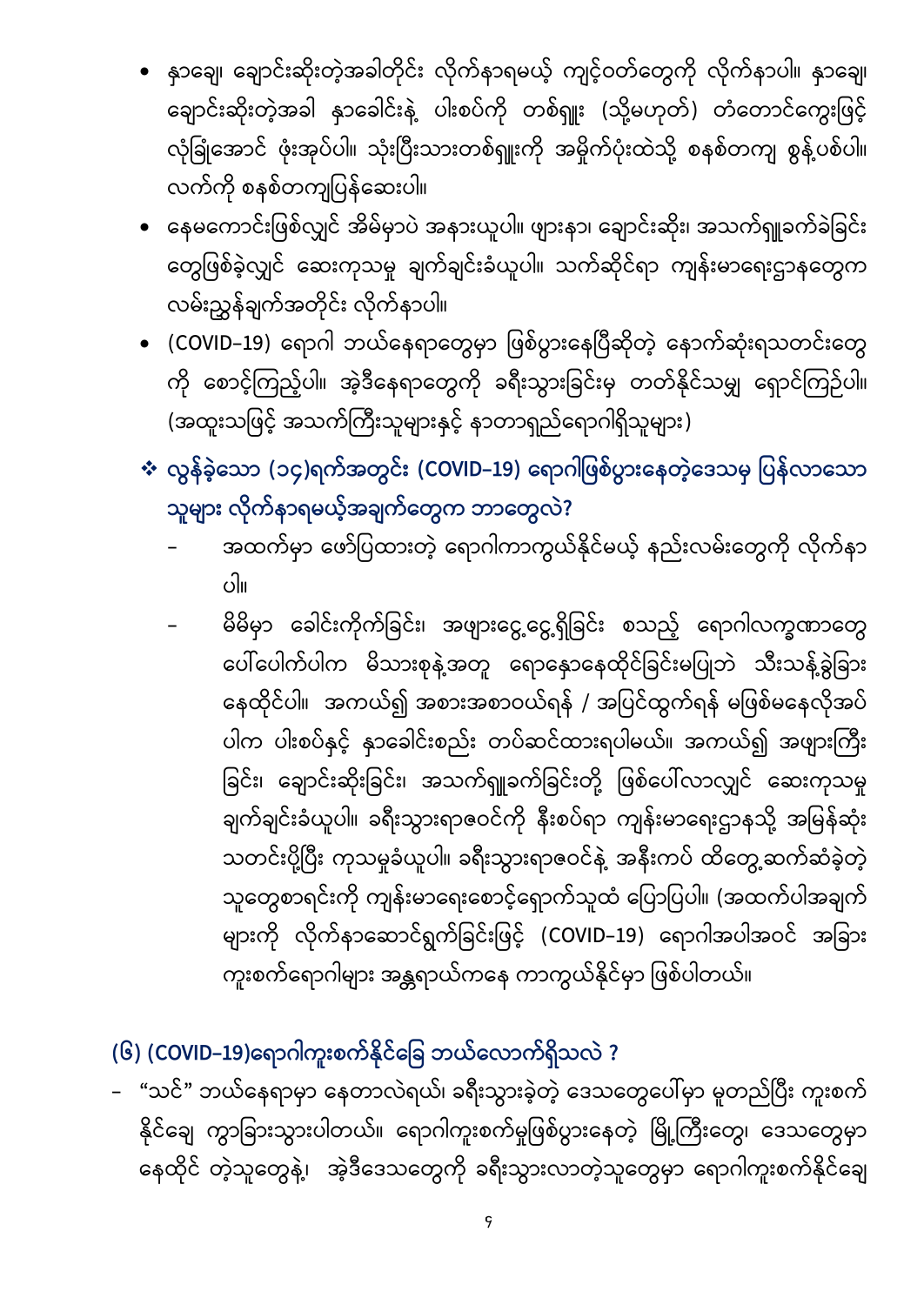ပိုများပါတယ်။ အစိုးရနဲ့ ကျန်းမာရေးနှင့်အားကစားဝန်ကြီးဌာနကလည်း ရောဂါကာကွယ် ထိန်းချုပ်ရေးအတွက် အားသွန်ခွန်စိုက် ဆောင်ရွက်လျက်ရှိပါတယ်။ အစိုးရက ထုတ်ပြန် ထားတဲ့ ခရီးသွားလာခြင်းနဲ့ပတ်သက်တဲ့ တားမြစ်ချက်တွေ၊ လူစုလူဝေးနဲ့ပတ်သက်တဲ့ တားမြစ်ချက်တွေကို သေသေချာချာ လိုက်နာဆောင်ရွက်ရပါမယ်။ ရောဂါကာကွယ်ရေး လုပ်ငန်းစဉ်တွေမှာ ပူးပေါင်းပါဝင်ခြင်းဖြင့် မိမိကိုယ်တိုင်ရော၊ သူတစ်ပါးကိုပါ ရောဂါ ကာကွယ်နိုင်မှာ ဖြစ်ပါတယ်။ (COVID–19) ရောဂါ ကူးစက်ပျံ့နှံ့မှုကို ထိန်းချုပ်နိုင်တယ် ဆိုတာ တရုတ်ပြည်သူ့သမ္မတနိုင်ငံနဲ့ အချို့နိုင်ငံတွေက လက်တွေ့ ပြသနိုင်ခဲ့ပါတယ်။ ဒါပေမယ့် ရောဂါကူးစက်ပျံ့နှံ့မှုအသစ် ဖြစ်ပွားခြင်းတွေကလည်း အလျင်အမြန် ပေါ်ပေါက် လာနိုင်ပါတယ်။ ဒါကြောင့် ကိုယ်သွားမယ့် ဒေသရဲ့ (COVID–19) ရောဂါနဲ့ပတ်သက်တဲ့ အခြေအနေတွေကို သတိပြုဖို့ အလွန်အရေးကြီးပါတယ်။ ကမ္ဘာ့ကျန်းမာရေးအဖွဲ့ကြီးက လည်း နေ့စဉ်နဲ့အမျှ နောက်ဆုံးရ သတင်းအချက်အလက်တွေကို ကမ္ဘာ့အနှံ့ကို ပေးပို့နေ ပါတယ်။

## **(၇) (COVID-19) ?**

– ကလေးတွေနဲ့ လူငယ်တွေမှာ (COVID–19)ရောဂါဟာ ပြင်းထန်လေ့မရှိဘဲ သာမန်ရောဂါ လက္ခဏာတွေပဲ ဖြစ်ပွားတတ်တာပါ။ ရောဂါဖြစ်ပွားသူ (၅)ယောက်မှာ (၁)ယောက်က ရောဂါပြင်းထန်နိုင်ပြီး ဆေးရုံမှာ ကုသဖို့လိုနိုင်ပါတယ်။ ဒါကြောင့်မို့ ကိုယ်ကိုတိုင်နဲ့အတူ ကိုယ်ချစ်ရတဲ့သူတွေနဲ့ ကိုယ့်ပတ်ဝန်းကျင်ကိုရော ရောဂါကူးစက်မှာကို လူတိုင်းစိုးရိမ်နေ ကြမှာပါ။ စိုးရိမ်ပူပန်နေရုံနဲ့မပြီးပါဘူး။ လက်မကြာခဏ စနစ်တကျဆေးခြင်း၊ ချောင်းဆိုး၊ နှာချေတဲ့အခါ လိုက်နာရမယ့်ကျင့်ဝတ်တွေကို လိုက်နာခြင်းစတဲ့ ရောဂါကာကွယ်ရမယ့် နည်းလမ်းတွေကို တစ်ဦးချင်းစီက လိုက်နာဆောင်ရွက်ရမှာ ဖြစ်ပါတယ်။ ကျန်းမာရေးနဲ့ အားကစားဝန်ကြီးဌာနရဲ့ ကျန်းမာရေးဆိုင်ရာ အကြံပြုချက်တွေ၊ အစိုးရက ထုတ်ပြန်တဲ့ တားမြစ်ချက်တွေကို တစ်ဦးတစ်ယောက်ချင်းစီက လိုက်နာမယ်ဆိုရင် ရောဂါကူးစက် ပျံ့နှံ့မှုကို ကာကွယ်နိုင်မှာပဲ ဖြစ်ပါတယ်။

# (<mark>၈) ဘယ်လိုလူတွေမှာ ရောဂါပြင်းထန်တာလဲ?</mark>

– ယခုလက်ရှိ တွေ့ရှိချက်များအရတော့ အသက်ကြီးတဲ့သူတွေ၊ နဂိုရောဂါအခံ (သွေးတိုး၊ ဆီးချို၊ နှလုံး၊ ကင်ဆာ၊ အဆုတ်ရောဂါ) ရှိတဲ့သူတွေမှာ ပိုပြီးပြင်းထန်တတ်ပါတယ်။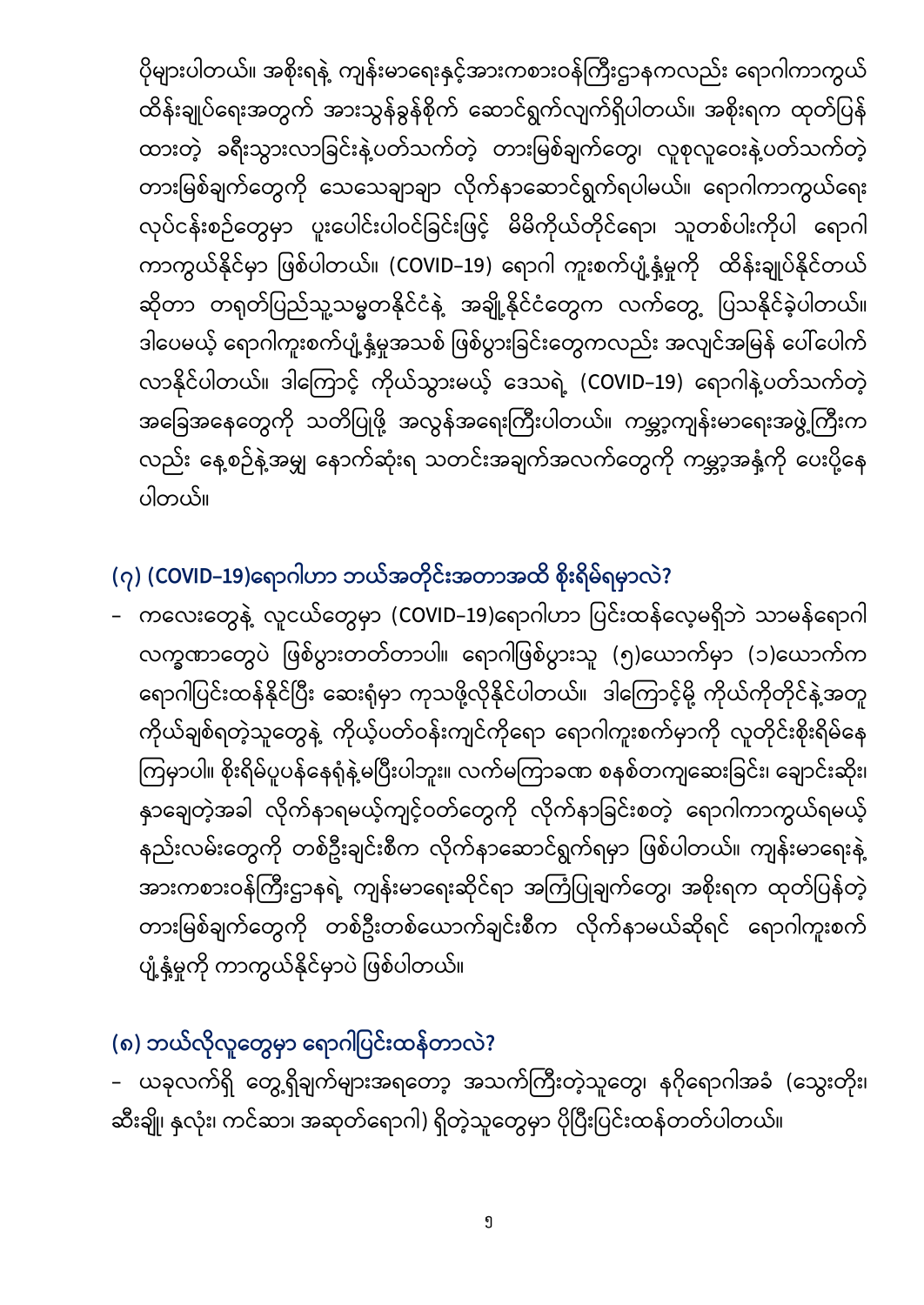## **(၉) (Antibiotics) (COVID-19) ?**

– မထိရောက်ပါဘူး။ ပဋိဇီဝဆေးတွေက ဘတ်တီးရီးယားကြောင့် ဖြစ်တဲ့ရောဂါတွေကိုပဲ ကုနိုင်တာပါ။ ဗိုင်းရပ်စ်ကြောင့်ဖြစ်တဲ့ရောဂါတွေကို ကုသရာမှာ မသုံးသင့်ပါဘူး။

#### **(၁၀) (COVID-19) ?**

– (COVID–19)ရောဂါကို ကုသနိုင်တယ်ဆိုပြီး အနောက်တိုင်းဆေးပညာ၊ တိုင်းရင်းဆေး၊ အိမ်တွင်း ဆေးအမျိုးမျိုး ပေါ်ထွက်နေပေမယ့် လက်ရှိမှာတော့ ခိုင်မာတဲ့သက်သေ အထောက်အထားမရှိပါဘူး။ ကမ္ဘာ့ကျန်းမာရေးအဖွဲ့ကြီးမှ ပဋိဇီဝဆေးများ အပါအဝင် မည်သည့် ဆေးကိုမျှ မိမိသဘောနဲ့မိမိ မသုံးစွဲရန် အကြံပြုထားပါတယ်။ ယခုလက်ရှိမှာ တော့ ရောဂါကုသဖို့အတွက် အနောက်တိုင်းဆေးပညာရော၊ တိုင်းရင်းဆေးပညာကပါ ပေါင်းစပ်ပြီး ကြိုးစားဆောင်ရွက်နေကြပါတယ်။ ကမ္ဘာ့ကျန်းမာရေးအဖွဲ့ကြီးမှ အသစ်တွေ့ရှိ တဲ့ ဆေးပညာဆိုင်ရာ အချက်အလက်တွေကို ဆက်လက်ဖြန့်ဝေသွားမှာ ဖြစ်ပါတယ်။

### **(၁၁) (COVID-19) ?**

– အခုထိတော့ ကာကွယ်ဆေးရော၊ ကုသဆေးပါ မရှိသေးပါဘူး။ (COVID–19) ရောဂါ အတွက် ကာကွယ်ဆေးနဲ့ကုသဖို့ ဆေးရရှိဖို့အတွက် ကမ္ဘာ့ကျန်းမာရေးအဖွဲ့ကြီးက ဦးဆောင်ပြီးတော့ ကြိုးစားနေကြပါတယ်။ (COVID–19) ရောဂါကူးစက်ခံထားရတဲ့ လူနာများရဲ့ ရောဂါလက္ခဏာတွေ သက်သာဖို့အတွက်သာ အသင့်တော်ဆုံး ကုထုံးတွေနဲ့ ကုသနေကြရပါတယ်။

### **(၁၂) (COVID-19) SARS ?**

– မတူပါဘူး။ ကိုရိုနာဗိုင်းရပ်စ်အုပ်စုဝင် ဗိုင်းရပ်စ်များကြောင့် ဖြစ်ပွားတာချင်းတူပေမယ့် ရောဂါတစ်ခုနဲ့တစ်ခု မတူပါဘူး။ SARS ရောဂါက (COVID-19) နဲ့ နိူင်းယှဉ်ရင် သေဆုံး နှုန်းပိုများပြီး ကူးစက်နှုန်းက ပိုနည်းပါတယ်။ (၂၀၀၃) ခုနှစ်ကစပြီး ကမ္ဘာပေါ်မှာ SARS ရောဂါဖြစ်ပွားခြင်း မတွေ့ရတော့ပါဘူး။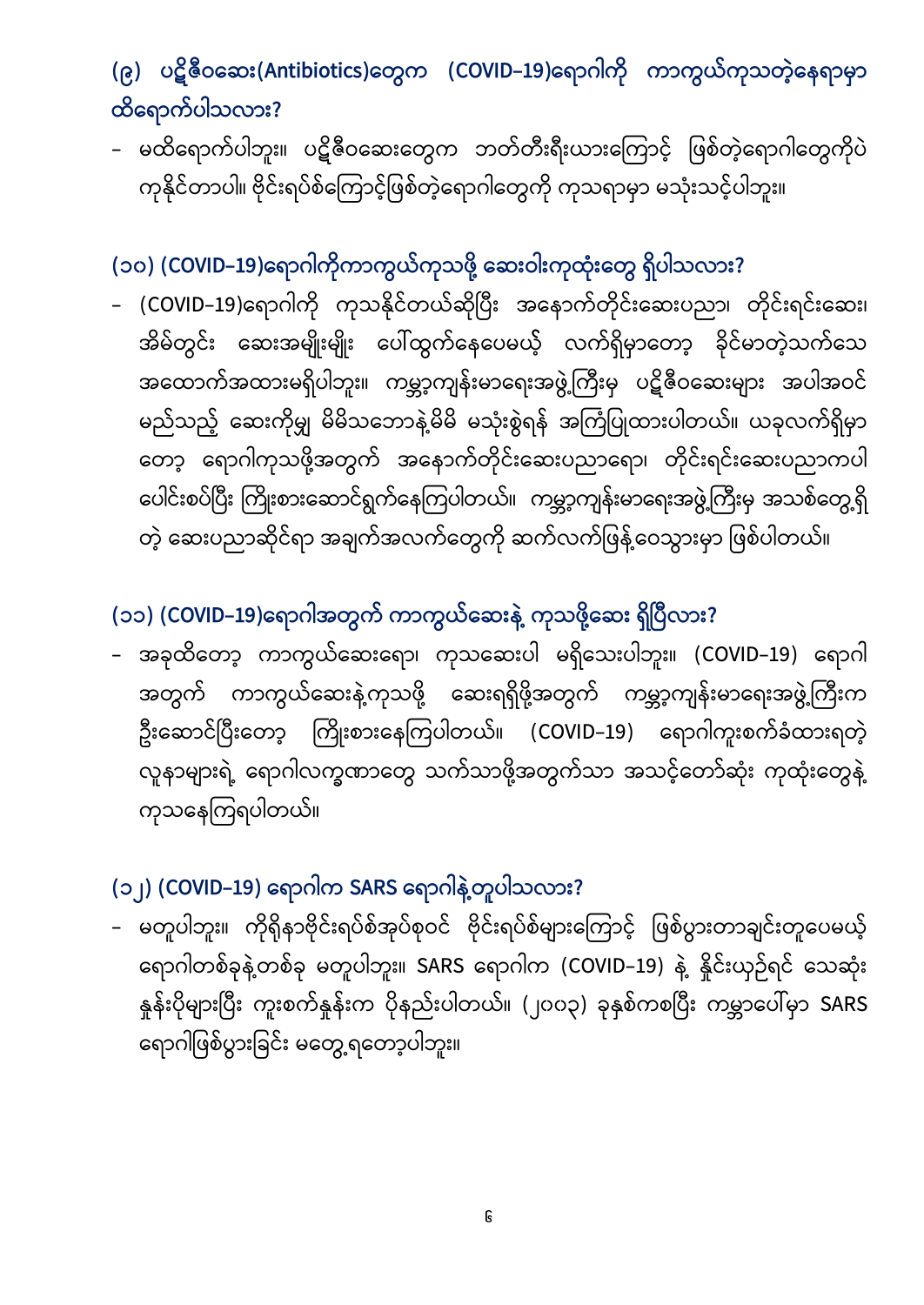## **(၁၃) ?**

- နှာစေး၊ ချောင်းဆိုးစတဲ့ အသက်ရှူ လမ်းကြောင်းဆိုင်ရာ ရောဂါလက္ခဏာရှိတဲ့လူတွေ၊ ရောဂါလက္ခဏာ ရှိတဲ့သူတွေကို အနီးကပ်ပြုစုပေးရသူတွေ၊ ကျန်းမာရေးဝန်ထမ်းတွေပဲ ပါးစပ်နှင့် နာခေါင်းစည်း (Surgical Mask) တွေကို သုံးရမှာဖြစ်ပါတယ်။
- ဒီလိုအခြေအနေကလွဲပြီး သာမန် ပြည်သူတွေအနေနဲ့ ပါးစပ်နဲ့ နှာခေါင်းစည်းကို အသုံးပြု ဖို့ မလိုပါကြောင်း ကမ္ဘာ့ကျန်းမာရေးအဖွဲ့ကြီးက အကြံပြုထားပါတယ်။
- ယခုအချိန်တွင် ကမ္ဘာတစ်ဝန်းလုံး ပါးစပ်နဲ့ နာခေါင်းစည်းရှားပါးခြင်းနှင့် ကြုံတွေ့နေရ သောကြောင့် ချင့်ချိန်ပြီး မလိုအပ်ဘဲ မသုံးစွဲကြပါရန် ကမ္ဘာ့ကျန်းမာရေးအဖွဲ့ကြီးက အကြံ ပြုထားပါတယ်။

## **(၁၄) (Surgical Mask) ၊ ၊** ဘယ်လို စွန့်ပစ်ရမလဲ?

- ပါးစပ်နှင့် နှာခေါင်းစည်းကို မဝတ်ခင် လက်ကိုဆပ်ပြာနှင့် စနစ်တကျ သေချာစွာ ဆေးပါ။ (သို့မဟုတ်) Alcohol ပါဝင်သော လက်သန့်စင်ဆေးရည်ကို အသုံးပြုပါ။
- ပါးစပ်နှင့် နှာခေါင်းစည်းတွင် အပေါက်အပြဲများ ရှိ/မရှိ စစ်ဆေးပါ။
- အရောင်ပိုရင့်သည့် မျက်နှာပြင်ကို အပြင်ဘက်တွင် ထားရှိပါ။
- ကော်ချောင်း (သို့မဟုတ်) သတ္တုချောင်းရှိသည့်ဘက်သည် အပေါ်ဘက်ဖြစ်သည်။
- ပါးစပ်နှင့် နှာခေါင်းနှစ်ခုလုံးကို လုံခြုံအောင် ဖုံးအုပ်ပါ။
- Mask ၏ ဘေးအနားစွန်းများနှင့် မိမိ၏ မျက်နှာကြားတွင် လစ်ဟာမှု(gap)မရှိစေရပါ။
- Mask အသုံးပြုနေစဉ် Mask ကို လက်ဖြင့် ထိတွေ့ကိုင်တွယ်ခြင်း မပြုရပါ။
- Mask ကို ဖယ်ရှားမည်ဆိုပါက Mask အနောက်ဘက်ရှိ ကြိုးကိုသာ ကိုင်တွယ် ဖယ်ရှားပါ။
- Mask ကို ဖယ်ရှားပြီးပါက မိမိ၏လက်ကို စနစ်တကျပြန်လည် ဆေးကြောပါ။
- မိမိအသုံးပြုနေသော Mask သည် စိုစွတ်လာပါက အသစ်တစ်ခုနှင့် လဲလှယ် အသုံးပြု ။
- အသုံးပြုပြီးသား Mask ကို ပြန်လည်၍ အသုံးမပြုရပါ။
- အသုံးပြုပြီးသား Mask ကို အမှိုက်ပုံးထဲသို့ စနစ်တကျ လွှင့်ပစ်ပါ။
- ချည်ထည်၊ ပိတ်စအဝတ်တို့ဖြင့် ပြုလုပ်ထားတဲ့ Mask များကို အသုံးမပြုရပါ။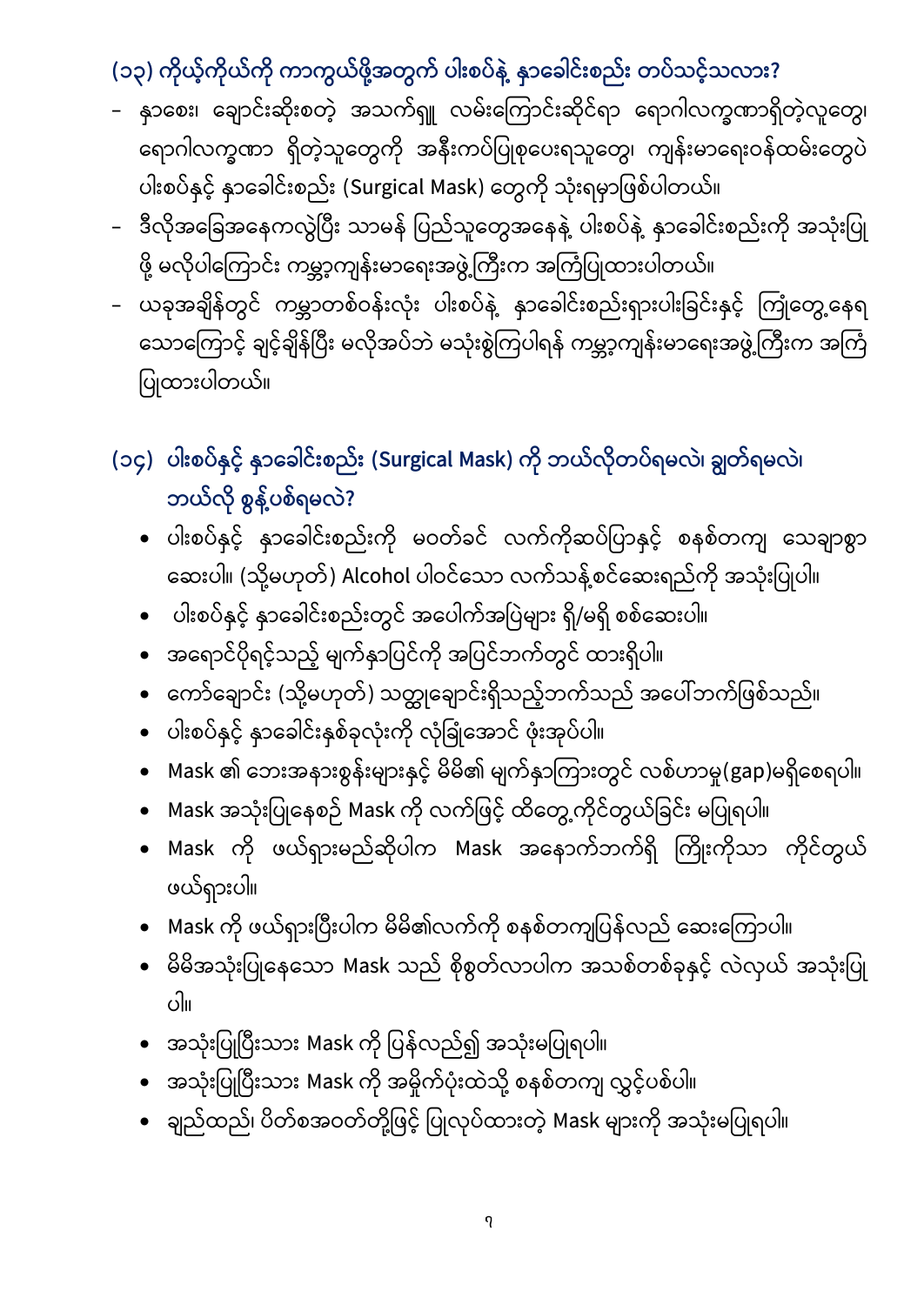### **(၁၅) (COVID-19) ?**

ရောဂါပျိုးချိန်ဆိုတာက ဗိုင်းရပ်စ်ပိုး ခန္ဓာကိုယ်ထဲကို ဝင်ရောက်တဲ့အချိန်ကနေ ရောဂါ လက္ခဏာ ပေါ်ပေါက်တဲ့အချိန် ကြားကာလကို ခေါ်တာပါ။ အကြမ်းအားဖြင့်(COVID-19) ရောဂါရဲ့ ရောဂါပျိုးချိန်ကို (၁)ရက်မှ (၁၄)ရက်အတွင်း၊ များသောအားဖြင့် (၅)ရက် ပတ်ဝန်းကျင်ဟု ကမ္ဘာ့ကျန်းမာရေးအဖွဲ့ကြီးက သတ်မှတ်ထားပါတယ်။

### **(၁၆) (COVID-19) ?**

– (COVID–19)ရောဂါဖြစ်စေတဲ့ ကိုရိုနာဗိုင်းရပ်စ်အပါအဝင် ကိုရိုနာဗိုင်းရပ်စ်အများစုကတော့ တိရစ္ဆာန်များရဲ့ခန္ဓာကိုယ်ထဲမှာနေထိုင်ပြီး ရံဖန်ရံခါမှသာ လူတွေဆီကို ကူးစက်ခြင်း ဖြစ်ပွား ပါတယ်။ (၂၀၁၂) ခုနှစ် အရှေ့အလယ်ပိုင်းမှာ ဖြစ်ပွားခဲ့တဲ့ MERS ရောဂါဟာ ကုလားအုတ် ကနေတစ်ဆင့် လူကို ကူးစက်ခဲ့တာဖြစ်ပြီး၊ (၂၀၀၂) ခုနှစ်က တရုတ်ပြည်သူ့သမ္မတနိုင်ငံမှာ စတင်ဖြစ်ပွားခဲ့တဲ့ SARS ရောဂါကတော့ ကြောင်ကတိုးကနေတစ်ဆင့် လူကိုကူးစက်ခဲ့တာ ဖြစ်ပါတယ်။ ယခု လက်ရှိဖြစ်ပွားနေတဲ့ (COVID–19)ရောဂါကတော့ ဘယ်တိရစ္ဆာန်ကနေ လူကို ကူးစက်တယ်ဆိုတာ မသိရှိရသေးပါဘူး။ ဒါကြောင့် ကိုယ့်ကိုယ်ကို ကာကွယ်ဖို့အတွက် တောရိုင်းတိရစ္ဆာန် အပါအဝင် ဖျားနာနေတဲ့ ခြံမွေးတိရစ္ဆာန်တွေကို အကာအကွယ်မပါဘဲ မကိုင်တွယ် မထိတွေ့ပါနဲ့။ အသားတွေကို သေချာစွာ ကျက်အောင်ချက်ပြုတ်ပြီး စားသောက် ရပါမယ်။ အသားစိမ်းတွေ၊ ကလီစာတွေ တိရစ္ဆာန်ကထွက်တဲ့ နို့တွေကို သန့်သန့်ရှင်းရှင်းနဲ့ စနစ်တကျ ကိုင်တွယ်ရမှာဖြစ်ပြီး ကိုင်တွယ်ပြီးရင် စနစ်တကျ လက်ပြန်ဆေးရမှာ ဖြစ်ပါ ။

## **(၁၇) (COVID-19)**  ကူးစက်နိုင်ပါသလား?

– ဟောင်ကောင်မှာ ရောဂါရှိတဲ့ခွေးတစ်ကောင် တွေ့ရတဲ့ဖြစ်စဉ်တစ်ခု ရှိခဲ့ပေမယ့် (COVID– 19) ရောဂါဖြစ်စေတဲ့ ဗိုင်းရပ်စ်ဟာ ခွေး၊ ကြောင်စတဲ့ အိမ်မွေးတိရစ္ဆာန်တွေကတစ်ဆင့် ကူးစက်ပျံ့နှံ့ကြောင်း ယခုအချိန်အထိ အထောက်အထား မတွေ့ရှိရသေးပါဘူး။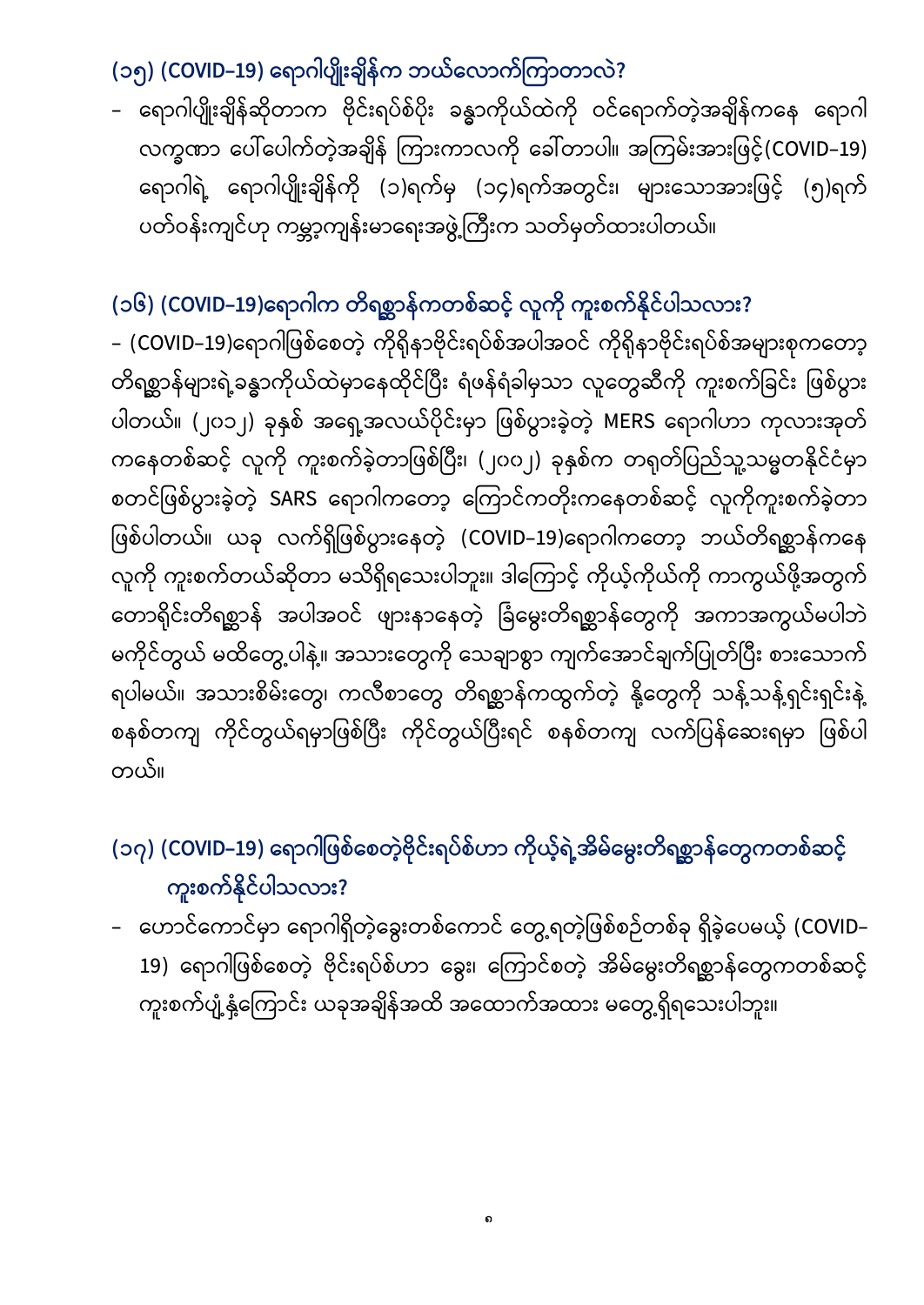**(၁၈) (COVID-19)**  မှာ ဘယ်လောက်ကြာကြာ အသက်ရှင်နိုင်တာလဲ?

- အတိအကျ မသိရသေးပေမယ့် တခြား ကိုရိုနာဗိုင်းရပ်စ်တွေလိုပဲ ဖြစ်မယ်လို့ ယူဆရပါ တယ်။ တွေ့ရှိချက်တွေအရ အရာဝတ္ထုတွေရဲ့ မျက်နှာပြင် အမျိုးအစား၊ ပတ်ဝန်းကျင်၊ အပူချိန်၊ စိုထိုင်းဆတို့အပေါ်မူတည်ပြီး မျက်နှာပြင်တွေပေါ်မှာ နာရီအနည်းငယ်မှ ရက်ပေါင်း များစွာအထိ ရှိနေနိုင်ပါတယ်။
- မျက်နှာပြင် ညစ်ပတ်နေကာ ကူးစက်နိုင်မယ်လို့ထင်ပါက ရိုးရိုးပိုးသတ်ဆေးရည်နဲ့ သန့်ရှင်းပါ။ မိမိရဲ့လက်ကို ဆပ်ပြာဖြင့် စနစ်တကျဆေးကြောခြင်း (သို့မဟုတ်) Alcohol အရက်ပြန်ပါဝင်တဲ့ လက်သန့်စင်ဆေးရည်နဲ့ ဆေးကြောခြင်းကို ပြုလုပ်ရမှာ ဖြစ်ပါတယ်။ ဒ့ါပြင် မျက်လုံး၊ နှာခေါင်းနဲ့ ပါးစပ်တို့ကို လက်ဖြင့်ကိုင်တွယ်ခြင်းတွေကို ရှောင်ကြဉ်ရမှာ ဖြစ်ပါတယ်။

**(၁၉) (COVID-19) ၊**  လက်ခံတဲ့အခါ ဘေးကင်းရဲ့လား?

- ့လက်ခံလို့ ရပါတယ်။ ကူးစက်နိုင်ချေ အလွန်နည်းပါတယ်။
- **(၂၀) (COVID-19) ?**
- ဆေးလိပ်သောက်ခြင်း၊ အရက်သောက်ခြင်း၊ ရေနွေးကြမ်းသောက်ခြင်း
- Mask များကို နှစ်ခုသုံးခုထပ်၍ သုံးခြင်း
- ပဋိဧိဝဆေးများကို မိမိသဘောဖြင့် သုံးစွဲခြင်းတို့ပဲ ဖြစ်ပါတယ်။

ဒီနည်းတွေက (COVID–19) ရောဂါကူးစက်ခြင်းကို မကာကွယ်နိုင်တဲ့အပြင် (COVID– 19)ရောဂါဖြစ်ပွားပါက ဆေးလိပ်သောက်ခြင်း၊ အရက်သောက်ခြင်းတို့ကြောင့် ပိုမိုပြင်းထန်စွာ ခံစားရနိုင်ပါတယ်။